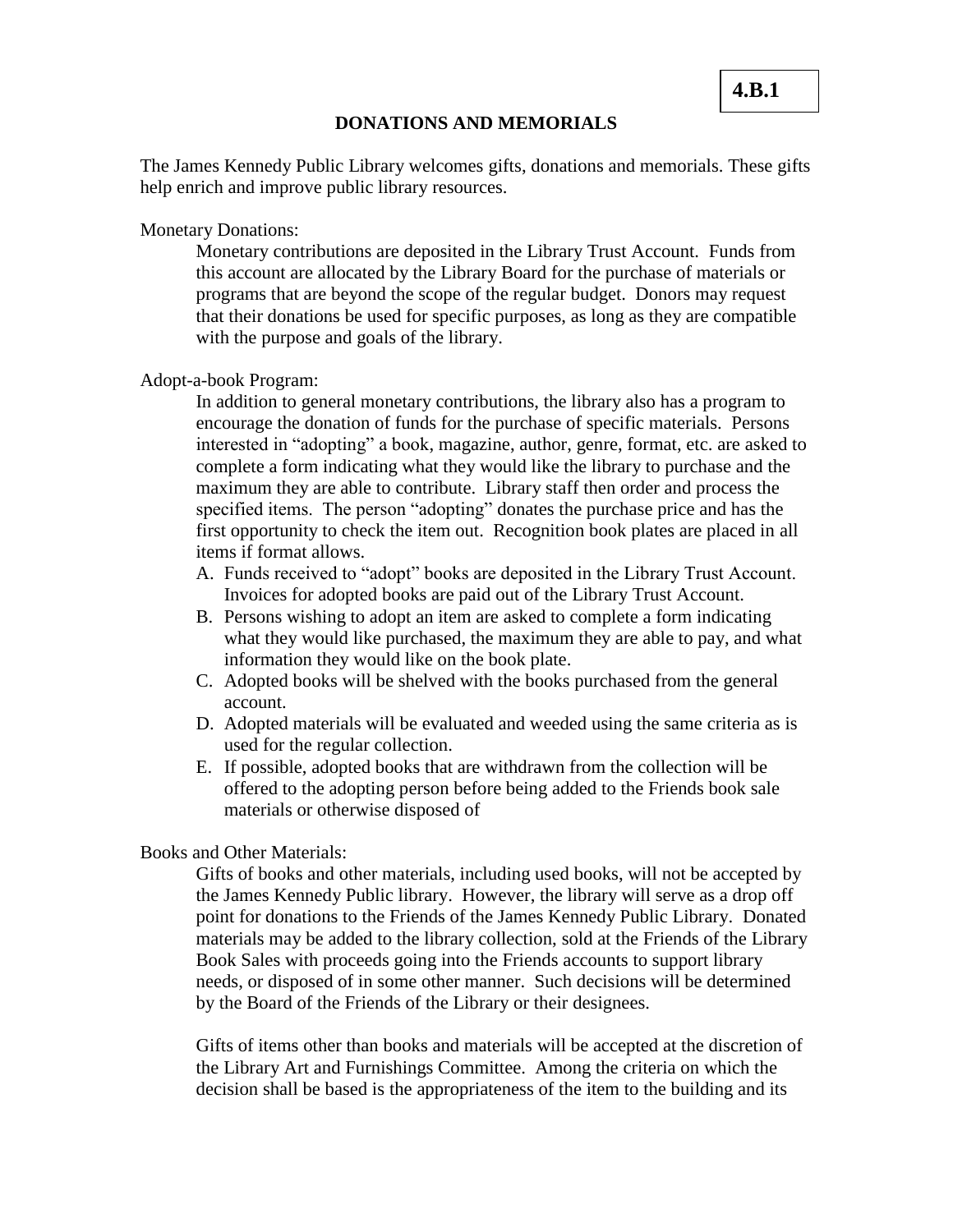décor, and the impact on the operations of the library. The Library Art and Furnishings Committee consists of three Library Trustees appointed by the Library Board President.

## Memorials:

The Library accepts monetary donations for the purchase of Library materials in memory of or in honor of individuals. Memorial books or other library materials may be donated in honor of a friend or relative. Persons wishing to donate memorial books are encouraged to contact the library prior to selecting a title to donate to ensure that it can be utilized in the collection. Recognition Book Plates are placed in the book.

- A. Funds received for memorials are deposited in the Library Trust Account. Invoices for items purchased for memorials are paid out of the Library Trust Account.
- B. Persons wishing to donate funds for the purchase of a memorial item are encouraged to complete a form indicating the title, subject or other information regarding the types of materials to be purchased , dollar amount to be spent, and what information they would like on the book plate. It is important that names on the form are written and spelled as they are to appear in the acknowledgement and bookplate.
- C. When selecting a title to use as a memorial book, the librarian will try to select something from within an area of interest of the person being remembered.
- D. Memorial books will be shelved with the books purchased from the general account. Maintaining a separate "Memorial Collection" makes it difficult for patrons to locate books in the library.
- E. Memorial books will be evaluated and weeded using the same criteria as is used for the regular collection.
- F. The funeral directors in the area should be informed that the library accepts memorial contributions and books so they may pass this information on to families.
- G. Memorials other than books will be accepted when they are appropriate to the goals and services of the library.

All donations, gifts, and memorials are tax deductible to the extent provided by law. The library, upon request, will furnish a donation statement, but will not place a financial value on any items.

All gifts become the sole and absolute property of the James Kennedy Public Library and may be utilized, sold, or disposed of in the best interests of the library. In all cases, the library reserves the right to refuse a gift of any kind, memorial or otherwise, if it is not compatible with the purpose and goals of the library. Such decisions will rest exclusively with the Board of Trustees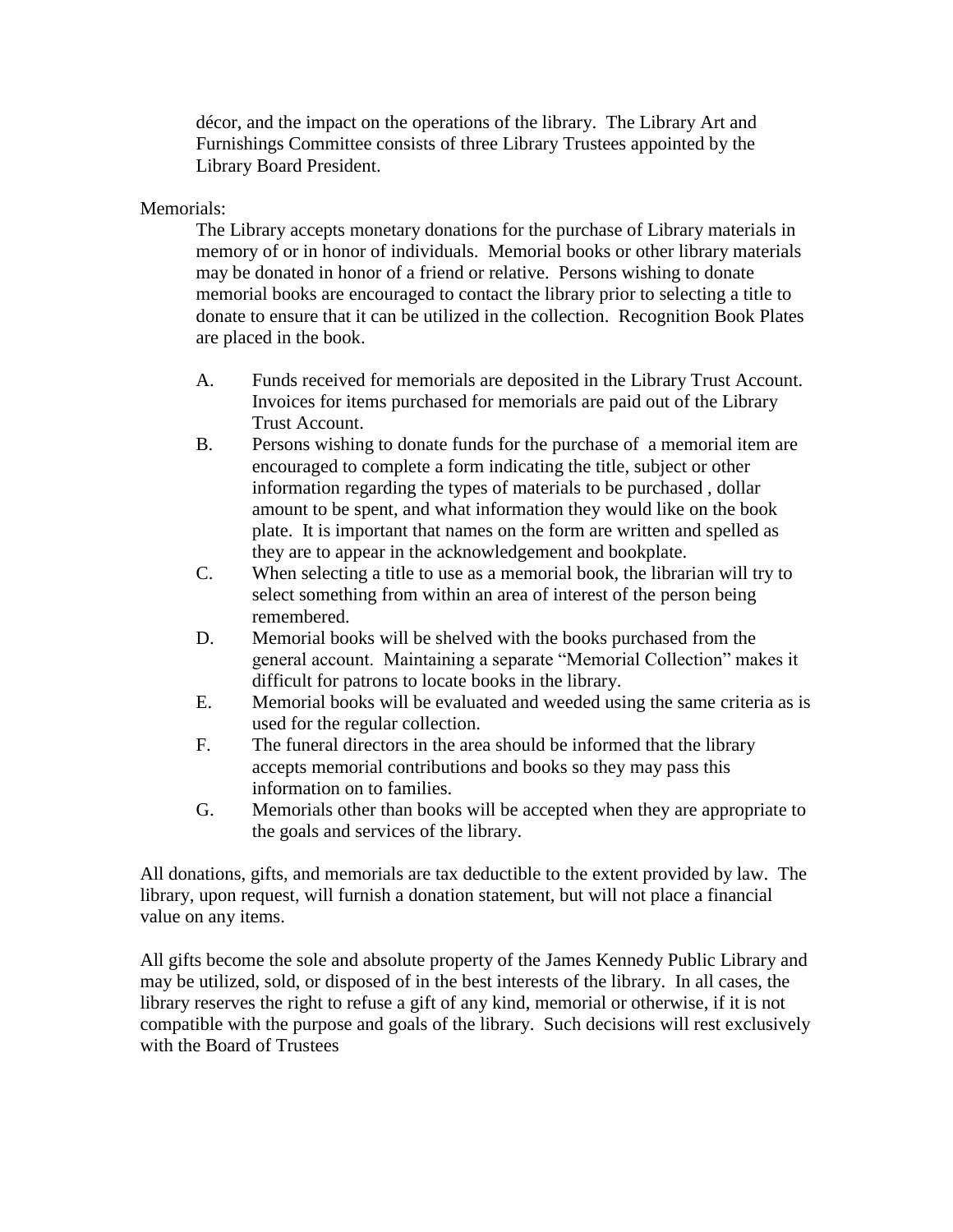Recognition for Gifts:

It is the policy of the James Kennedy Public Library to recognize the generosity of an individual(s) and/or corporation(s), foundation and/or other donor(s) for significant financial donations by choosing to create a specific naming designation for a collection, facility or portion of a facility. Naming opportunities are also available to honor a person's significant service to the Library or to the society at large.

The Board of Trustees of the Library has the sole right to name or rename rooms, areas, collections or facilities. The Board recognizes that naming a collection, facility or portion of a facility is a decision of immense importance; therefore, making these decisions is undertaken with an appreciation for that significance.

While the Board is grateful for and encourages donations from all individuals, businesses and organizations, the Board has the right to decline any gift to the Library and/or reject naming proposals.

- A. Larger areas of the James Kennedy Public Library, such as the Genealogy / Iowa History Room or Adult Reading / Periodicals Room may be named or renamed upon receipt of a donation of \$125,000.00 or more.
- B. Study rooms, special use areas such as the teen area or reading areas, and other interior and exterior spaces may be named or renamed upon receipt of a donation of \$75,000.00 or more.
- C. Collections such as large print, audiobook, Iowa history, etc. may be named or renamed upon receipt of a donation of \$50,000.00 or more.
- D. Endowment proposals such as those for a collection or special programming may also include naming rights. Appropriate contributions for such naming opportunities will be at the discretion of the Board and will be determined by cost of materials, staff, on-going operating costs, etc. depending on the specific program or collection.

Gifts may be acknowledged by any of the following forms at the discretion of the Library and/or the donor.

- A plaque placed in a room or area or near a physical object, or collection in the library (primarily for naming gifts)
- A special program or media campaign to announce the donation.
- Library bookplate(s) with the donor's name, format permitting.
- Acknowledgement in a Library promotional publication, e-newsletter, display, advertisement, or on the Library's web page.
- Announcement at a Library program.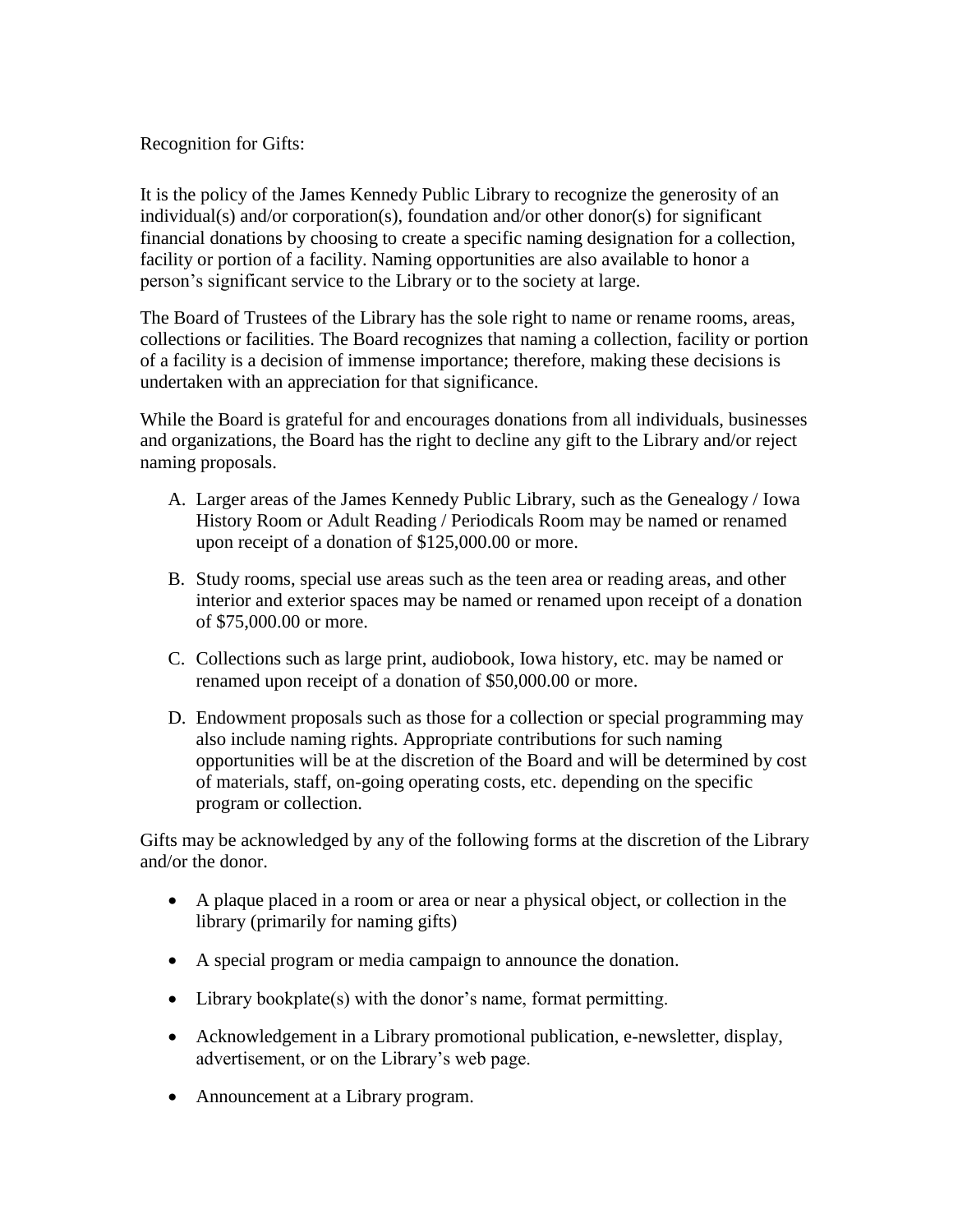A thank you letter from the Library Board of Trustees

.

Although the James Kennedy Public Library does not currently have a Foundation, at the discretion of the Board of Trustees, with the agreement of the donor, a significant donation may be used to establish a Foundation.

The Board may name or rename library buildings. The Board will review, consider and approve or decline a proposal that a library building bear a designated name only when a prospective donor wishes to make a substantial gift to the Library or when the naming opportunity is to honor a person who has contributed significantly to the social, academic, scholarly, research or political life of the community.

The Board reserves the right to terminate or alter a naming designation under unusual or extraordinary circumstances.

The Board reserves the right to name a collection, room, or portion of the library facility to honor individuals who have contributed significantly to the social, academic, scholarly, research or political life of the community.

> Adopted 10/1988; revised 10/1998; 9/01 name revision only 02/02, revised 6/06, reviewed 2/2012, revised 2/2014, 9/2014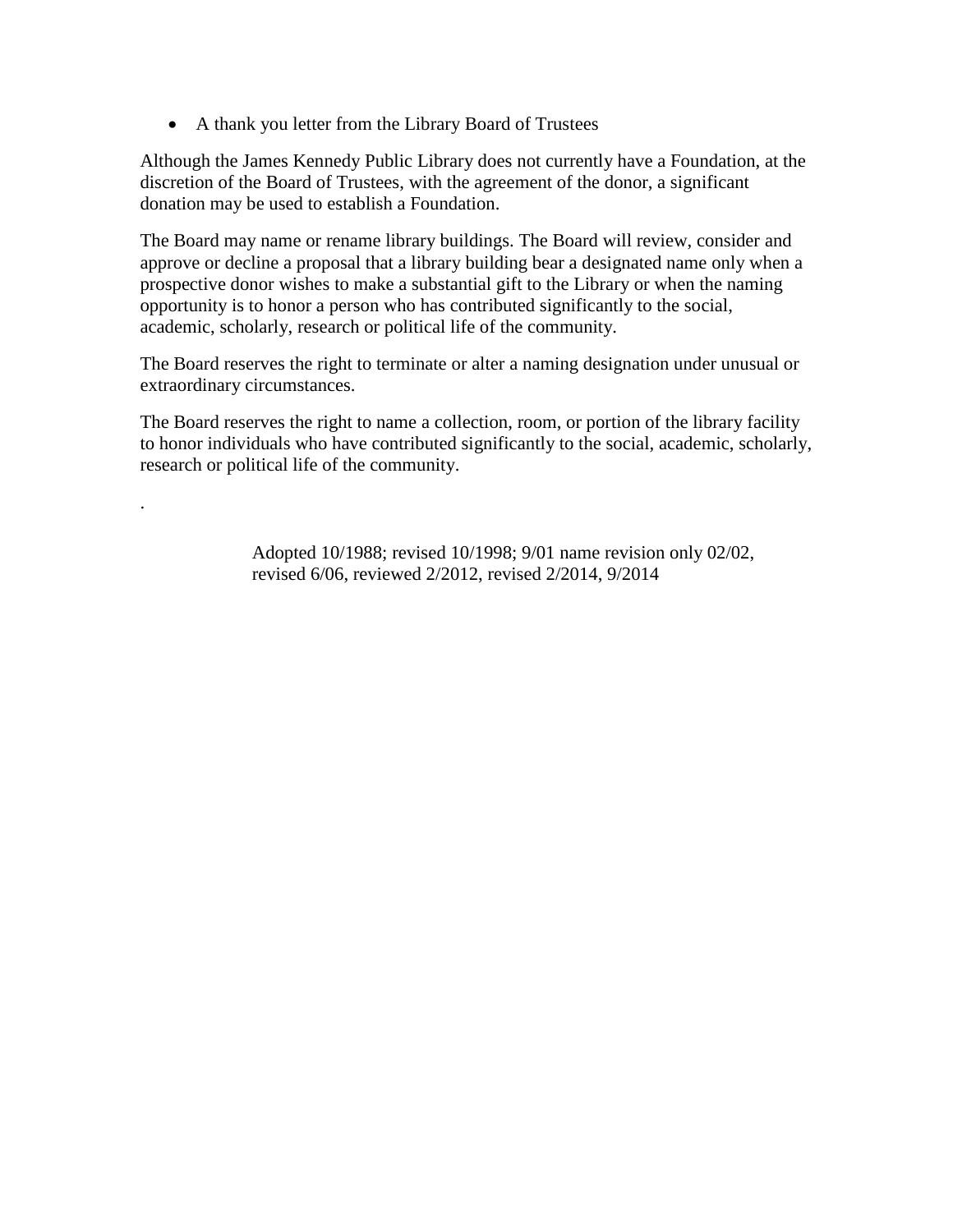## **Adopt-a-book Form**

The James Kennedy Public Library is happy to purchase the materials you would like to adopt. We ask that you fill out the following form to insure that the correct materials are purchased and accurate information is included on the book plate.

| Author: 2008 and 2008 and 2008 and 2008 and 2008 and 2008 and 2008 and 2008 and 2008 and 2008 and 2008 and 200                       |
|--------------------------------------------------------------------------------------------------------------------------------------|
|                                                                                                                                      |
| specific title, please indicate that title. If you want to purchase all books in a series,<br>please state the series title and all. |
|                                                                                                                                      |
| Maximum cost:                                                                                                                        |
| <b>Information for Book Plate:</b>                                                                                                   |
|                                                                                                                                      |
|                                                                                                                                      |
|                                                                                                                                      |
| Contact information:                                                                                                                 |
|                                                                                                                                      |
|                                                                                                                                      |
|                                                                                                                                      |
|                                                                                                                                      |